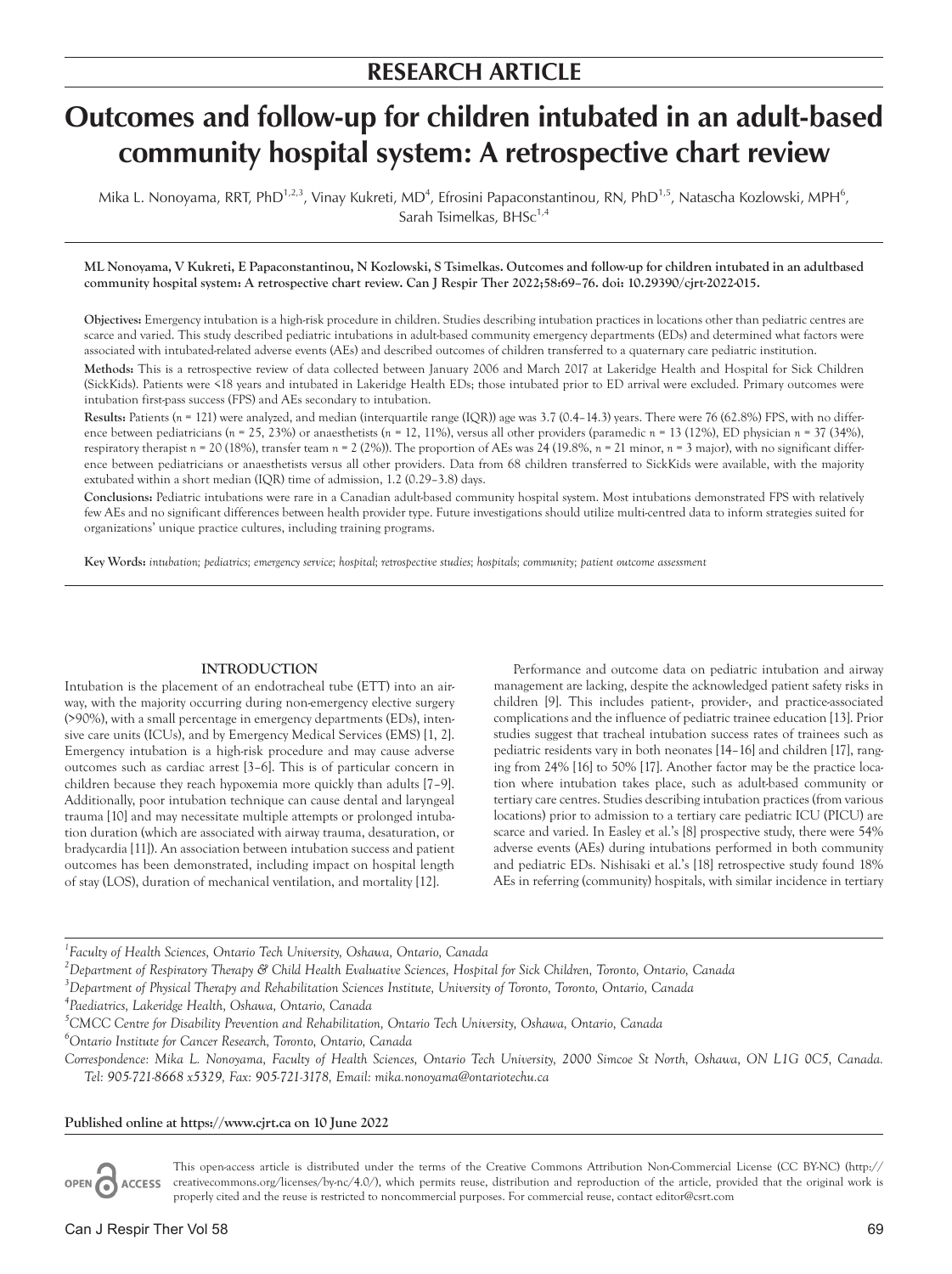care PICUs (15%). We could not find studies comparing intubation practices and complications between different types of EDs.

Training and educating providers to be competent in advanced airway management can be a challenge in pediatric EDs [19–21], where emergency intubations are rare [1, 2, 22]. This is especially true in adult-based community EDs where intubations (pediatric and adults) are even more scarce, and the opportunities for training with pediatric patients is low [18, 23]. Understanding the frequency, proportion, and factors of successful tracheal intubations in the pediatric population may help inform unique training programs and/or airway safety bundles to mitigate the risks associated with pediatric emergency intubation at both specialty and community-based centres [24–26].

The primary objective of this study was to describe pediatric intubations in an adult-based community hospital system, with the primary outcomes being first-pass success (FPS) and AEs. The secondary objectives were to determine what factors were associated with intubated related AEs and to describe the outcomes of children transferred to a pediatric quaternary-care institution.

#### **METHODS**

This was a retrospective chart review at Lakeridge Health (Bowmanville, Oshawa, and Port Perry sites), and the Hospital for Sick Children (SickKids). Lakeridge Health is a five-hospital (four EDs) adult-based community healthcare system serving the Durham Region in Southern Ontario (Canada). SickKids is a quaternary care centre and is the only pediatric centre serving the Greater Toronto Area. Data were collected from the electronic medical records and manually extracting data from medical charts.

Inclusion criteria included data on patients <18 years old, intubated in Lakeridge Health EDs (1 January 2006 to 31 March 2017). Patients intubated prior to local EMS encounter or ED admission were excluded.

Patients meeting eligibility criteria were initially identified by Decision Support who pulled data from the Lakeridge Health Electronic Medical Records (intubations were documented as a specific procedure). Additional variables were extracted chart-by-chart by a member of the study team.

Primary outcomes were intubation FPS and the presence of AEs secondary to the intubation. Major AEs included oxygen saturation  $(SpO<sub>2</sub>)$ <90% or >5% decrease from baseline, hypotension, aspiration, pneumothorax/chest tube placement, cardiac arrest, or death (related to intubation only). Minor AEs included desaturation where the  $SpO<sub>2</sub>$  was >90% or there was <5% decrease from baseline, hypertension, cardiac arrhythmia, nasal/facial injury, dental damage (broken teeth), esophageal intubation, or airway trauma (bleeding).

Secondary outcomes included patient demographic and institutional data. These were age, reason for admission/admitting diagnosis, indication for intubation, mortality, date and time of ED arrival, ED admission, intubation, and transport to tertiary or quaternary care centre. Clinical variables included SpO<sub>2</sub> upon admission, venous and arterial blood gas (VBG, ABG), lactate levels, respiratory rate (RR), heart rate (HR), and blood pressure (BP). Intubation data included number of intubation attempts (at minimum, laryngoscope placed in mouth with an attempt to visualize pharynx), intubation device, ETT placement and airway securement methods, healthcare provider who intubated, and drugs used for intubation.

For the other secondary outcome, data were collected to describe the outcomes of children transferred from Lakeridge Health to SickKids including unit of admission, diagnosis, if ETT tip position required readjustment, if patient was extubated, date and time of extubation, if ETT tube change was required, if tracheostomy was required, interventions (e.g., mechanical ventilation, oxygen therapy, surgery, diagnostic testing), date and time of unit and hospital discharge, and mortality.

# **FIGURE 1**

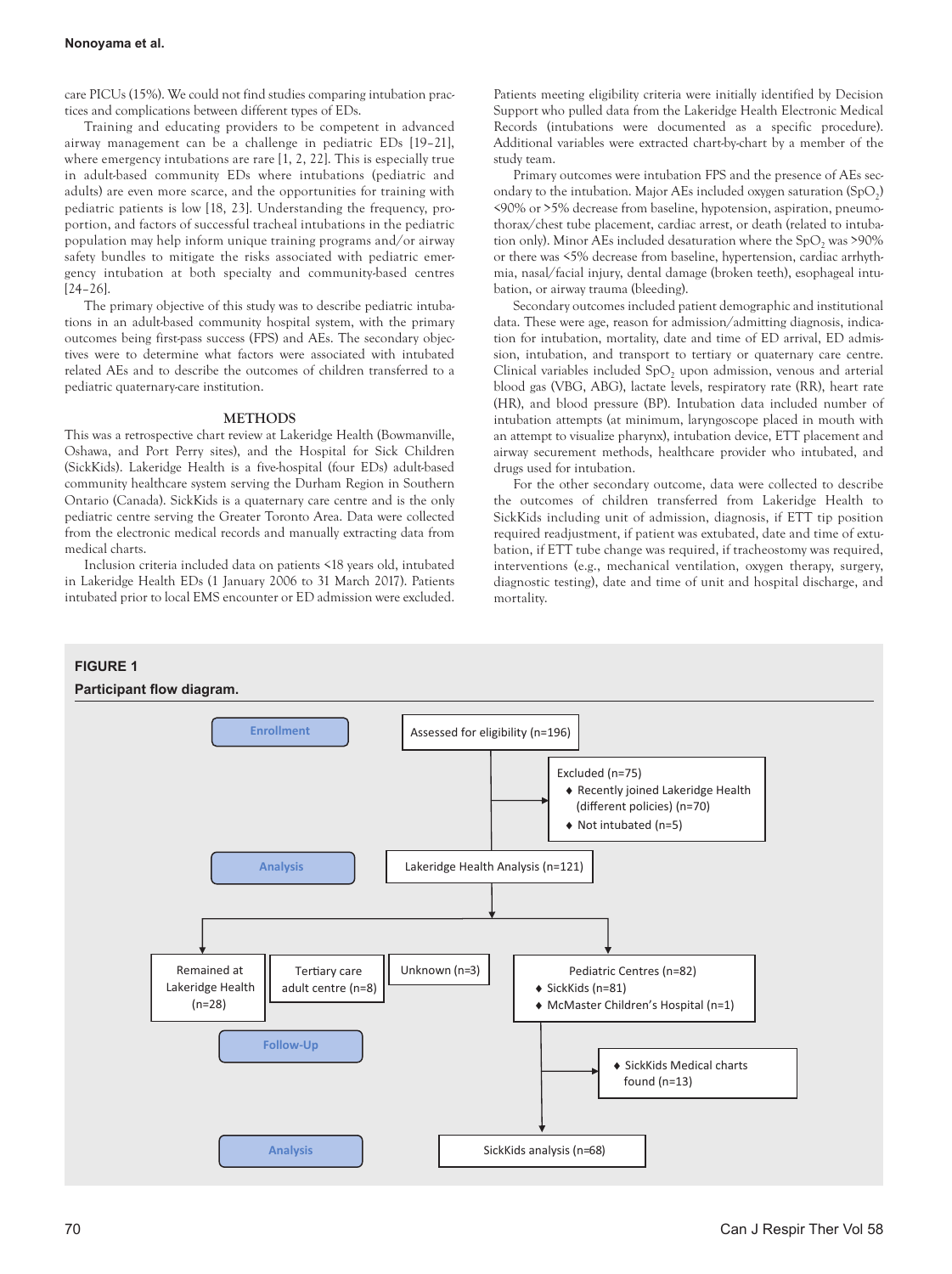#### **DATA ANALYSIS**

Patient characteristics and descriptive variables are presented using means and standard deviations (SD), or medians and interquartile ranges (IQR), or counts and proportions. Patients with and without FPS or AEs were compared using  $\chi^2$ , two-sample *t*-test, or Wilcoxon rank sums tests. To compare professions intubating, a  $\chi^2$  test was completed across all providers, between pediatricians and all others and anaesthetists and all others (as we believed these providers had more opportunities to intubate). Because of the limited sample size, analyses were not adjusted for potential confounders. Missing data were excluded from the analyses. IBM SPSS Statistics 27 was used, with *p* < 0.05 considered significant.

The available number of patients intubated at Lakeridge Health's three ED locations limited the sample size for this study. All available intubations at these locations over the 11-year period were included and data extracted.

#### **RESULTS**

A total of 196 patients over the 11 years were initially identified. We excluded 5 that were not intubated and 70 patients from one site because it had recently joined the Lakeridge Health System and had different policies and practices (Figure 1). The final 121 cohort had a median (IQR) age of 3.7 (0.4–14.3) years. The most common admitting diagnoses were head injury (*n =* 22; 18.2%), seizure (*n =* 18; 14.9%), and cardiorespiratory failure or arrest (*n =* 17; 14%). The primary indications for intubation were respiratory and/or oxygenation failure (*n =*  54; 44.6%) and airway protection (*n =* 51; 42.1%). Use of specialized intubation equipment was used for 19 patients (*n =* 12 first attempts,  $n = 8$  second attempts,  $n = 4$  third attempts), where 13 (68%) experienced first-pass failure. No accidental extubations occurred, but the ETT was repositioned in 33 patients (27%) after the first intubation. Documented medications provided during first intubations (*n =* 102) were anaesthetic (*n =* 27; 22%), analgesic (*n =* 26; 22%), paralytic (*n =*  19; 16%), epinephrine (*n =* 17; 14%), benzodiazepine (*n =* 12; 10%), atropine (*n =* 11; 9%), and other (*n =* 7; 6%). Further details are provided in Table 1.

#### **First pass success**

The proportion of FPS was *n =* 76 (62.8%). When comparing intubations by pediatricians or anaesthetists, there was no difference in first pass or second pass success between pediatricians and all other providers (*p* = 0.319 and *p* = 0.833, respectively), and between anaesthetists and all other providers ( $p = 0.278$  and  $p = 0.868$ , respectively). There was also no significant difference in the proportion of FPS in patients 12 months or older versus less than 12 months (*p* = 0.098) or in those who died compared to those that did not die (*p* = 0.179; Table 2).

#### **Adverse events**

The proportion of AEs was *n =* 24 (19.8%), where *n =* 21 were minor and  $n = 3$  major (Table 1). There was a significant difference in mean (SD) number of intubations between patients who did 2.2 (1.4), versus did not 1.5 (1.2) have an AE ( $p = 0.001$ ). There was no significant difference in the proportion of AEs between pediatricians and all other providers (*p* = 0.899), or between anaesthetists and all other providers intubating ( $p = 0.712$ ). There was also no significant difference in the proportion of AEs in patients 12 months or older versus less than 12 months (*p* = 0.450) or in those who died versus did not die (*p* = 0.921; Table 2).

## **Mortality**

The proportion of children who died was *n =* 21 (17.4%), consisting of cardiopulmonary arrest (*n =* 9; 60.0%), trauma (*n =* 3; 20.0%), drowning (*n =* 1; 6.7%), sudden infant death (*n =* 1; 6.7%), and congenital heart defect (*n =* 1; 6.7%), with 15 (13.3%) unknown or missing data. There was a significant difference in the proportion of the different professions intubating on morality ( $p \le 0.0001$ ); however, we found no significant difference between pediatricians and all other providers (*p* = 0.748) or between anaesthetists and all other providers intubating (*p* = 0.349). There was no significant difference in the number of intubations

#### **Characteristics of the intubations (***n* **= 121)**

| Characteristic                                              | $N$ (%), unless specified |
|-------------------------------------------------------------|---------------------------|
| Age (years), mean (SD), median (IQR)                        | $6.9(6.8), 3.7(0.4-14.3)$ |
| No. intubations, mean (SD), median (IQR)                    | $1.6(1.3), 1.0(1.0-2.0)$  |
| <b>Admitting diagnosis</b>                                  |                           |
| Head injury<br>Seizure                                      | 22 (18.2)<br>18 (14.9)    |
| Cardiorespiratory failure or arrest                         | 17(14)                    |
| Respiratory symptoms                                        | 11(9.1)                   |
| Other traumatic injury                                      | 9 (7.4)                   |
| Respiratory infection                                       | 9(7.4)                    |
| Toxic exposure                                              | 8(6.6)                    |
| Sepsis                                                      | 5 (4.1)                   |
| Viral infection                                             | 4(3.3)                    |
| Other <sup>a</sup> or unknown                               | 18 (14.9)                 |
| Indication for intubation ( $n = 112$ )                     |                           |
| Respiratory and/or oxygenation failure<br>Airway protection | 54 (44.6)<br>51 (42.1)    |
| Airway obstruction                                          | 4(3.3)                    |
| Cardiorespiratory arrest                                    | 2 (1.7)                   |
| Unknown or missing                                          | 10(8.2)                   |
| Intubation success (% based on totals within                |                           |
| success subgroup)                                           |                           |
| 1st pass success                                            | 76 $(62.8)^b$             |
| 2nd pass success                                            | 33 (73.3)                 |
| 3rd pass success                                            | 6(46.2)                   |
| 4th pass success                                            | 2(33.3)                   |
| 5th pass success                                            | 2(66.7)                   |
| 6th pass success                                            | 1 (100.0)                 |
| Adverse events $(AE)^c$                                     |                           |
| All AE (patients)<br>Major AE (patients)                    | 24 (19.8)<br>3(2.5)       |
| Cardiac arrest                                              | 2 (1.7)                   |
| Moderate to severe hypoxemia                                | 1(0.08)                   |
| (SpO <sub>2</sub> <90% or >5% decrease from baseline)       |                           |
| Minor AE (patients)                                         | 21 (17.4)                 |
| <b>Blood incidents</b>                                      | 10(8.3)                   |
| Mild hypoxemia                                              | 8(6.6)                    |
| (SpO <sub>2</sub> ≥90% or <5% decrease from baseline)       |                           |
| Facial injury                                               | 2 (1.7)                   |
| Air leak                                                    | 2(1.7)                    |
| Bradycardia                                                 | 2(1.7)                    |
| Sinus tachycardia                                           | 2(1.7)                    |
| Swollen vocal cords                                         | 1(0.08)                   |
| Esophageal intubation<br>Died                               | 1(0.08)                   |
| Yes                                                         | 21 (17.4)                 |
| No                                                          | 100 (82.6)                |
| Specialized equipment <sup>c</sup>                          |                           |
| <b>GlideScope®</b>                                          | 16 (13.2)                 |
| Specialized laryngoscope & related (Miller blade,           | 3(2.5)                    |
| McGill forceps)                                             |                           |
| Laryngeal mask                                              | 2(1.7)                    |
| C-MAC <sup>®</sup><br>Other <sup><math>d</math></sup>       | 1(0.8)                    |
| Intubation confirmation <sup>c</sup>                        | 1(0.8)                    |
| Chest X-rav                                                 | 72 (59.5)                 |
| End-tidal carbon dioxide                                    | 58 (47.9)                 |
| Auscultation                                                | 45 (37.2)                 |
| Direct visualization                                        | 20 (16.5)                 |
| Tube condensation                                           | 4(3.3)                    |
| Improvement in oxygen saturation                            | 4(3.3)                    |
| Not done                                                    | 13 (10.7)                 |
| ETT readjustment (1st attempt)                              |                           |
| Yes, too low                                                | 23 (19)                   |
| Yes, too high                                               | 10(8.3)                   |

Note: ETT = endotracheal tube, SD = standard deviation, IQR = interquartile range.

*a* Congenital disorders, cardiac arrythmia, foreign body airway obstruction, complications from prematurity, decreased level of consciousness, surgical complications, shock, vitamin deficiency, ketoacidosis.

*b n =* 1 missing.

*c* Some patients had multiple items/techniques.

*d* White Broselow tape.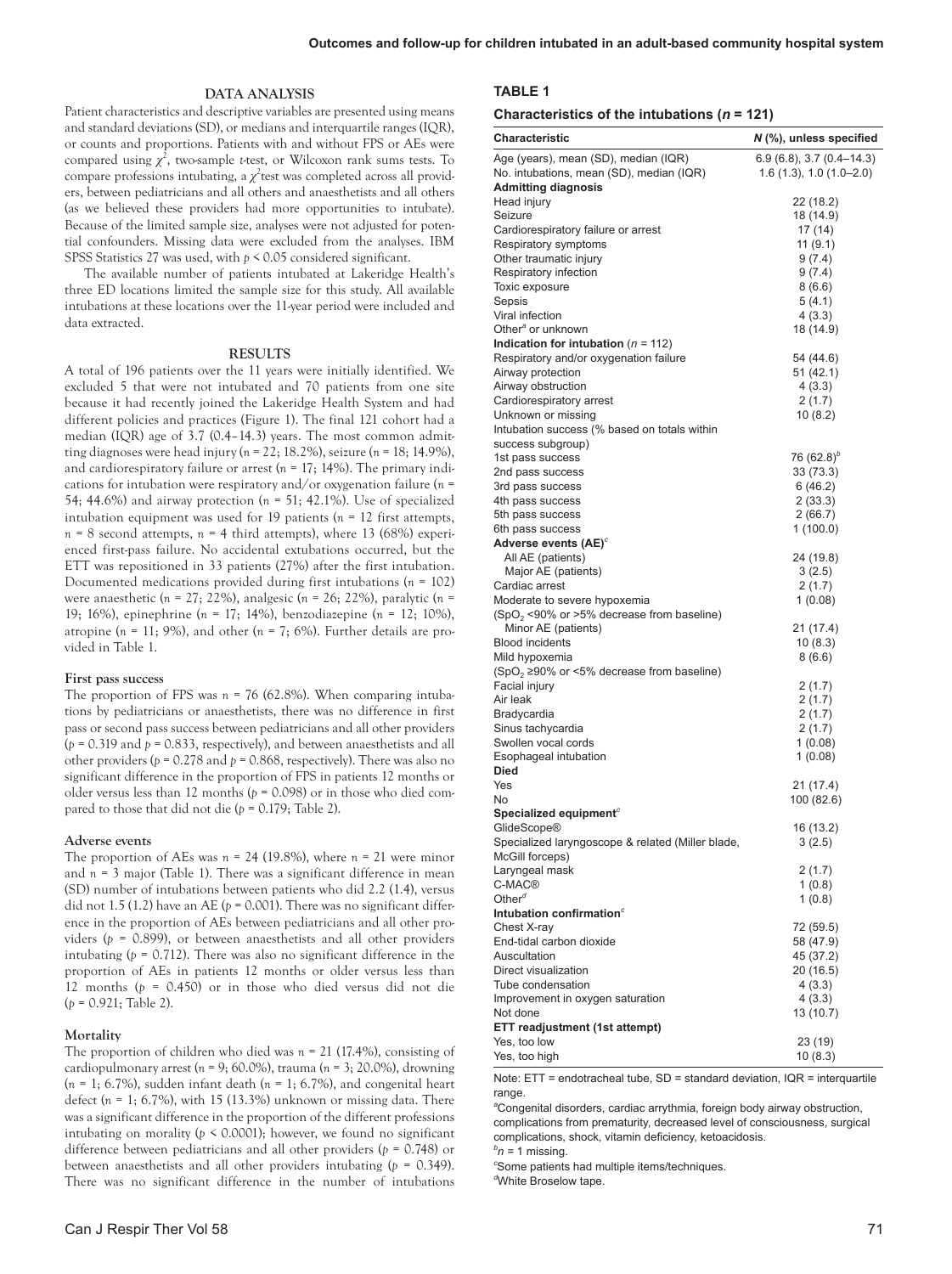# **TABLE 2**

**Comparisons between groups for first pass success, adverse events, and mortality**

|                                    | <b>Yes FPS</b><br>$(n = 76)$        | <b>No FPS</b><br>$(n = 44)$      | p value  | Yes AE<br>$(n = 24)$ | No AE<br>$(n = 97)$             | p value | <b>Died</b><br>$(n = 21)$ | Not dead<br>$(n = 100)$       | p value  |
|------------------------------------|-------------------------------------|----------------------------------|----------|----------------------|---------------------------------|---------|---------------------------|-------------------------------|----------|
| Age (years), Mean (SD),            | 7.2(6.7)                            | 6.1(7.1)                         | 0.303    | 6.3(6.6)             | 7.0(6.9)                        | 0.680   | 5.6(6.8)                  | 6.6(6.7)                      | 0.431    |
| Median (IQR)                       |                                     | $4.4(0.8-14.1)$ 2.3 $(0.1-14.9)$ |          |                      | $3.3(0.9-13.6)$ $3.8(0.3-15.0)$ |         | $2.0(0-13.5)$             | $3.0(0-14)$                   |          |
| No. intubations                    | 1.0(0.12)                           | 2.7(1.6)                         | < 0.0001 | 2.2(1.4)             | 1.5(1.2)                        | 0.001   | 1.5(1.1)                  | 1.7(1.3)                      | 0.211    |
|                                    | 1.0 $(1.0-2.0)^{a}$ 2.0 $(2.0-3.0)$ |                                  |          |                      | $2.0(1.0-3.0)$ $1.0(1.0-2.0)$   |         |                           | $1.0(1.0-1.5)$ $1.0(1.0-2.0)$ |          |
| Profession intubating <sup>b</sup> |                                     |                                  |          |                      |                                 |         |                           |                               |          |
|                                    | $n = 66$                            | $n = 43$                         |          | $n = 23$             | $n = 87$                        |         | $n = 20$                  | $n = 90$                      |          |
| Paramedic                          | 6                                   | $\overline{7}$                   | 0.384    |                      | 12                              | 0.469   | $\overline{7}$            | 6                             | < 0.0001 |
|                                    | (46.2 9.1)                          | (53.8 16.3)                      |          | (7.7 4.3)            | (92.3 13.8)                     |         | (53.8 35.0)               | (46.2 6.7)                    |          |
| ED physician                       | 25                                  | 12                               |          | 7                    | 31                              |         |                           | 37                            |          |
|                                    | (67.6 37.9)                         | (32.4 27.9)                      |          | (18.4 30.4)          | (81.6 35.6)                     |         | (2.6 5.0)                 | (97.4 41.1)                   |          |
| Pediatrician                       | 13                                  | 12                               |          | 5                    | 20                              |         | 4                         | 21                            |          |
|                                    | (52.0 19.7)                         | (48.0 27.9)                      |          | (20.0 21.7)          | (80.0 23.0)                     |         | (16.0 20.0)               | (84.0 23.3)                   |          |
| <b>RT</b>                          | 11                                  | 9                                |          | 7                    | 13                              |         | 7                         | 13                            |          |
|                                    | (55.0 16.7)                         | (45.0 20.9)                      |          | (35.0 30.4)          | (65.0 14.9)                     |         | (35.0 35.0)               | (64.0 14.4)                   |          |
| Anaesthetist                       | 9                                   | 3                                |          | 3                    | 9                               |         | 1                         | 11                            |          |
|                                    | (75.0 13.6)                         | (25.0 7.0)                       |          | (25.0 13.0)          | (75.0 10.3)                     |         | (8.3 5.0)                 | (91.7 12.2)                   |          |
| Transfer team                      | 2                                   | 0                                |          | 0                    | 2                               |         | 0                         | 2                             |          |
|                                    | (100.0 3.0)                         |                                  |          |                      | (100 2.3)                       |         |                           | (100.0 2.2)                   |          |
| 12 months of age                   |                                     |                                  |          |                      |                                 |         |                           |                               |          |
| <12 months                         | 20                                  | 18                               | 0.098    | 6                    | 32                              | 0.450   | 8                         | 30                            | 0.467    |
|                                    | (52.6 26.3)                         | (47.7 40.9)                      |          | (15.8 25.0)          | (84.2 33.0)                     |         | (21.1 38.1)               | (78.9 30.0)                   |          |
| $\geq$ 12 months                   | 56                                  | 26                               |          | 18                   | 65                              |         | 13                        | 70                            |          |
|                                    | (68.3 73.7)                         | (31.7 59.1)                      |          | (21.7 75.0)          | (78.3 67.0)                     |         | (15.7 61.9)               | (84.3 70.0)                   |          |
| <b>Died</b>                        |                                     |                                  |          |                      |                                 |         |                           |                               |          |
| Yes                                | 16                                  | 5                                | 0.179    | 4                    | 17                              | 0.921   |                           |                               |          |
|                                    | (76.2 21.1)                         | (23.8 11.4)                      |          | (19.0 16.7)          | (81.0 17.5)                     |         |                           |                               |          |
| No                                 | 60                                  | 39                               |          | 20                   | 80                              |         |                           |                               |          |
|                                    | (60.6 78.9)                         | (39.4 88.6)                      |          | (20.0 83.3)          | (80.0 82.5)                     |         |                           |                               |          |

Note: Reported as row | column *N* (%) unless specified. AE = adverse event, ED = emergency department, FPS = first pass success, IQR = interquartile range, RT = respiratory therapist, SD = standard deviation.

<sup>a</sup>One patient had FPS; however, they required a second intubation due to airway obstruction.

*b* Pairwise tests between pediatricians and all other providers, and anaesthetists and all other providers were not significant.

 $(p = 0.211)$ , or in the proportion of deaths in patients 12 months or older versus less than 12 months (*p* = 0.467; Table 2).

## **Clinical variables**

There were no significant differences in any clinical variable  $(SpO<sub>2</sub>, HR,$ RR, or BP) or blood gas measures at any time points, between those with and without FPS or between those who did or did not have an AE (Table 3). Of interest, clinical variables were completed at a wide range of time points, with the first set assessed and documented within a median (IQR) time of 20 (5–80) min after intubation. First and second ABG results were documented within 58 and 103 min, respectively, after intubation (Table 4).

## **Follow-up cohort**

From the initial 121 patients admitted to Lakeridge Health, 82 (67.7%) were transferred to pediatric centres, 8 (6.6%) to a tertiary care adult centre, 28 (23.1%) stayed at Lakeridge Health, and 3 were unknown (Figure 1). Of the 28 children who stayed at Lakeridge Health, 19 died, 8 were transferred to the ICU and extubated within 24 h (all 17 years old), and 1 had a diagnostic procedure and subsequently extubated in the ED.

Of the 82 children admitted to pediatric centres, 81 went to SickKids and 1 to McMaster Children's Hospital. We obtained data from SickKids on 68 of these children (13 could not be found in the SickKids' electronic medical system based on information provided by Lakeridge Health, i.e., Ontario Health Insurance Plan numbers). The median (IQR) age of these children was 2.5 (0.25–11) years, with 29 (42.6%) females. Fourteen (20.6%) patients had their ETTs re-adjusted. Most children (*n =* 65; 95.6%) were extubated with a short median (IQR) time of admission at 1.2 (0.29–3.8) days (Figure 2). Sixty-one (89.7%) were admitted to the Critical Care Unit, 5 (7.4%) to the neonatal ICU, and 2 (2.9%) to other hospital departments. The total median hospital LOS was 8.6 (3.6–12.9) days, and 4 (5.9%) died. During their stay, all 68 patients received invasive ventilation, 35 (51.5%) non-invasive ventilation, 3 (4.4%) high flow nasal cannula oxygen therapy, and 3 (4.4%) low flow oxygen therapy.

## **DISCUSSION**

This retrospective study described pediatric intubations in an adultbased community hospital and explored factors associated with FPS and intubated related AEs. The study sample included 121 children (median age 4.4 years) intubated and admitted to Lakeridge Health EDs. The proportion of FPS was *n =* 76 (63%), with *n =* 24 (20%) experiencing an AE. There were significantly more intubation attempts between patients who had an AE compared to those that did not. This study found no significant differences in FPS, AEs, and mortality between pediatrician or anaesthesia intubators, compared to all others (ED physician, respiratory therapist (RT), transfer team, or paramedic). There were no significant differences in any clinical variable measures at any time point, between those with and without FPS or between those who did or did not have an AE. Eighty-two children (68%) were transferred to a quaternary care pediatric centre (SickKids), for which we obtained data on 68 children. Most children (*n =* 65; 96%), were extubated within a short time of admission (median 1.2 days).

## **First pass success**

Pediatric intubation in the EDs of adult-based community hospitals are rare events, with limited numbers conducted outside tertiary/ quaternary care centres. Our study found a FPS rate of 63%, over a 10-year timeframe. The literature is variable with respect to FPS rates, likely because of the different institutional settings, sample sizes, time frames, and providers intubating. Our results are higher, lower, and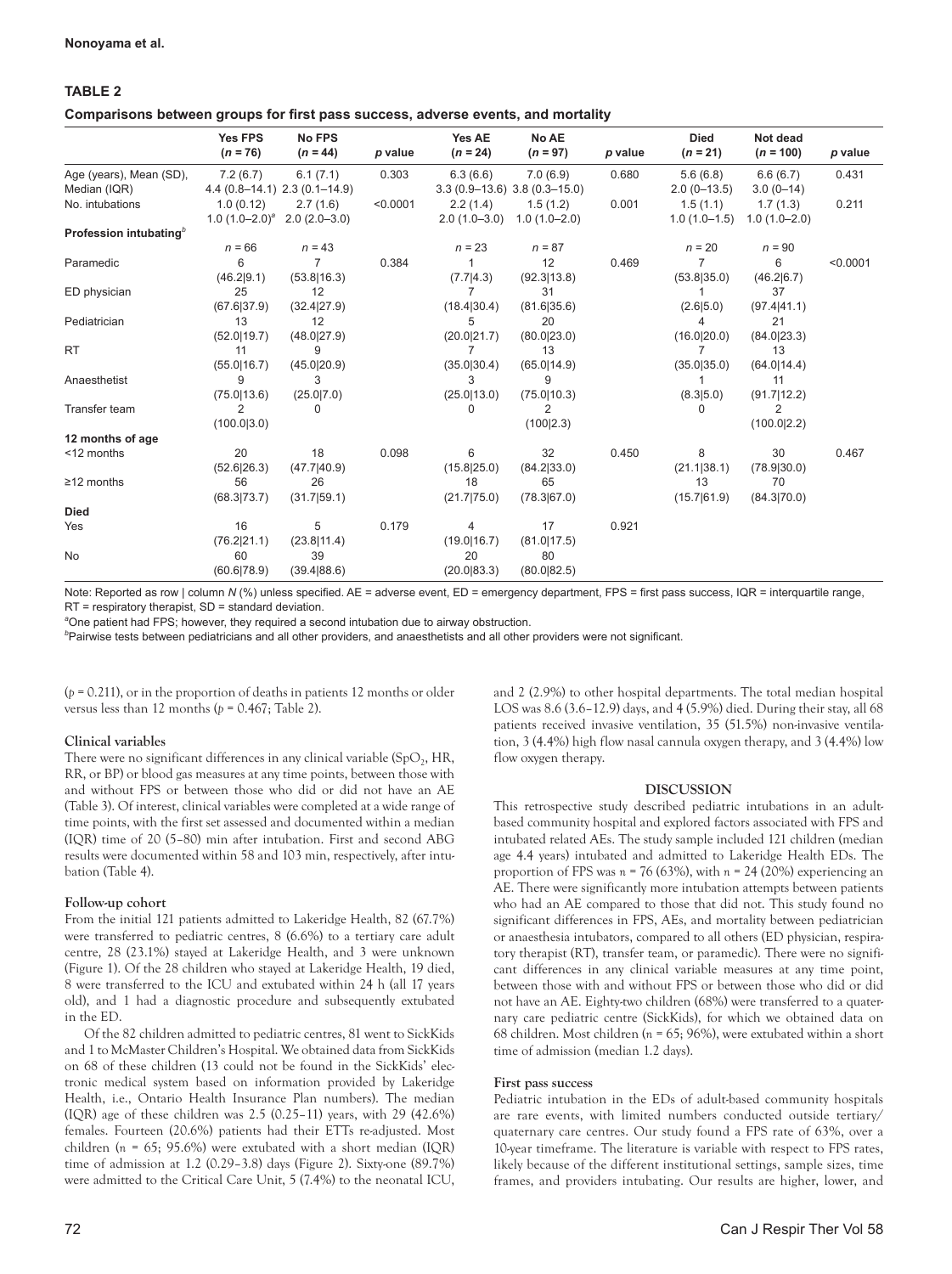# **TABLE 3** Clinical variables for the whole cohort ( $n = 121$ ) and FPS ( $n = 44$ ) and AEs ( $n = 97$ )

| Whole cohort<br>$(n = 121)$ |                  | <b>Yes FPS</b><br>$(n = 76)$ |       | No FPS<br>$(n = 44)$ |                  |               | <b>Yes AEs</b><br>$(n = 24)$ |                | <b>No AEs</b><br>$(n = 97)$ |    |               |       |
|-----------------------------|------------------|------------------------------|-------|----------------------|------------------|---------------|------------------------------|----------------|-----------------------------|----|---------------|-------|
| Variable                    | $\boldsymbol{N}$ | Mean (SD)                    | N     | Mean (SD)            | $\boldsymbol{N}$ | Mean (SD)     | p                            | N              | Mean (SD)                   | N  | Mean (SD)     | р     |
| $SpO2$ time 1               | 89               | 93.9 (9.8)                   | 51    | 94.2(9.9)            | 38               | 93.6(9.7)     | 0.876                        | 18             | 93.3 (13.1)                 | 71 | 94.1 (8.9)    | 0.187 |
| $SpO2$ time 2               | 48               | 93 (18.3)                    | 26    | 94.1 (19.7)          | 22               | 91.6 (16.9)   | 0.289                        | 11             | 94.2 (18)                   | 37 | 92.6 (18.6)   | 0.273 |
| $SpO2$ time 3               | 59               | 94.8 (10.7)                  | 30    | 97.4 (5.7)           | 29               | 92.2 (13.8)   | 0.089                        | 16             | 94.4 (11.7)                 | 43 | 95 (10.5)     | 0.549 |
| $SpO2$ time 4               | 41               | 96.2(6.8)                    | 22    | 96.9(5.9)            | 19               | 95.4 (7.8)    | 0.332                        | 11             | 95.8(8.8)                   | 30 | 96.3(6.1)     | 0.874 |
| $SpO2$ time 5               | 27               | 95.8(8.5)                    | 16    | 97.4(5.3)            | 11               | 93.5 (11.7)   | 0.233                        | 10             | 94.1 (12.4)                 | 17 | 96.8(5.3)     | 0.955 |
| $SpO2$ time 6               | 12               | 92.5 (15.4)                  | 4     | 98 (2.8)             | 8                | 89.7 (18.5)   | 0.481                        | 6              | 88.5 (21.7)                 | 6  | 96.4(3.5)     | 0.868 |
| RR time 1                   | 68               | 30(19)                       | 40    | 29.9 (20.5)          | 28               | 30.1 (16.9)   | 0.649                        | 14             | 29.9 (14.5)                 | 54 | 30(20.1)      | 0.403 |
| RR time 2                   | 13               | 27.5 (14.9)                  | 8     | 24.8 (17.4)          | 5                | 32(10)        | 0.122                        | 3              | 21(7)                       | 10 | 29.5 (16.4)   | 0.444 |
| RR time 3                   | 13               | 28.2 (15.8)                  | 7     | 28.7 (20.7)          | 6                | 27.5 (9)      | 0.720                        | 5              | 23.2(7.2)                   | 8  | 31.3 (19.2)   | 0.462 |
| HR time 1                   | 90               | 134.7 (46.3)                 | 54    | 130.4 (47.8)         | 36               | 141.2 (43.8)  | 0.519                        | 19             | 134.3 (38.9)                | 71 | 134.8 (48.4)  | 0.496 |
| HR time 2                   | 84               | 133.1 (37.3)                 | 50    | 133.6 (38.8)         | 34               | 132.5 (35.5)  | 0.524                        | 18             | 123.6 (38.4)                | 66 | 135.7 (36.9)  | 0.883 |
| HR time 3                   | 66               | 140.7 (38)                   | 39    | 142.2 (39.1)         | 27               | 138.6 (37)    | 0.564                        | 15             | 135.5 (34.3)                | 51 | 142.3 (39.3)  | 0.723 |
| HR time 4                   | 50               | 138.6 (35.8)                 | 28    | 132 (37.2)           | 22               | 147 (32.7)    | 0.368                        | 13             | 140.7 (31)                  | 37 | 137.8 (37.7)  | 0.365 |
| HR time 5                   | 31               | 134.6 (41.5)                 | 16    | 134.3 (32)           | 15               | 134.8 (50.9)  | 0.026                        | 9              | 137.7 (40.5)                | 22 | 133.3 (42.7)  | 0.602 |
| HR time 6                   | 15               | 134.2 (43.3)                 | 5     | 138.4 (37.1)         | 10               | 132.1 (47.8)  | 0.431                        | 6              | 133.3 (40.7)                | 9  | 134.7 (47.3)  | 0.848 |
| SBP time 1                  | 95               | 69.2 (61.7)                  | 59    | 73.8 (61)            | 36               | 61.6 (62.8)   | 0.606                        | 19             | 66.3 (68.4)                 | 76 | 69.9 (60.3)   | 0.223 |
| <b>DBP</b>                  | 58               | 64.2 (25)                    | 37    | 67.2 (20.9)          | 21               | 58.9 (30.7)   | 0.112                        | 10             | 77.9 (17.5)                 | 48 | 61.3 (25.5)   | 0.321 |
| SBP time 2                  | 31               | 115.5 (27.7)                 | 21    | 120.3 (26.2)         | 10               | 105.4 (29.5)  | 0.344                        | $\overline{7}$ | 129.6 (35.9)                | 24 | 111.4 (24.3)  | 0.282 |
| <b>DBP</b>                  | 31               | 65.5 (24.2)                  | 21    | 69.2 (26.8)          | 10               | 57.9 (16)     | 0.084                        | $\overline{7}$ | 74 (24.9)                   | 24 | 63.1 (24)     | 0.981 |
| SBP time 3                  | 22               | 116.5(25)                    | 14    | 121.3 (28.4)         | 8                | 108.3 (16)    | 0.028                        | $\overline{7}$ | 122 (23.6)                  | 15 | 114 (26)      | 0.975 |
| <b>DBP</b>                  | 20               | 70.1 (20.8)                  | 14    | 68.4 (23.6)          | 6                | 74 (13.1)     | 0.162                        | $\overline{7}$ | 74.7 (11.5)                 | 13 | 67.5 (24.5)   | 0.106 |
| SBP time 4                  | 16               | 107.9 (31.5)                 | 10    | 105.4 (35)           | 6                | 112(27.1)     | 0.829                        | 6              | 106.7 (21.3)                | 10 | 108.6 (37.4)  | 0.442 |
| <b>DBP</b>                  | 13               | 56.8 (21.1)                  | $9\,$ | 56.8 (23)            | 4                | 57 (19.4)     | 0.610                        | 5              | 57.2 (16.2)                 | 8  | 56.6 (24.8)   | 0.103 |
| SBP time 5                  | 22               | 108.3 (29.3)                 | 13    | 110.7 (30.7)         | 9                | 104.9 (28.5)  | 0.226                        | 9              | 118.2 (17.9)                | 13 | 101.5 (34.1)  | 0.015 |
| <b>DBP</b>                  | 13               | 69.3 (20.3)                  | 8     | 67.5 (24.1)          | 5                | 72.2 (14.2)   | 0.132                        | $\overline{7}$ | 72.4 (18.6)                 | 6  | 65.7 (23.3)   | 0.537 |
| pH time 1                   | 47               | 7.1(1.1)                     | 29    | 6.9(1.4)             | 18               | 7.3(0.1)      | 0.411                        | 10             | 7.2(0.3)                    | 37 | 7(1.2)        | 0.420 |
| PaCO <sub>2</sub>           | 47               | 53.6 (25)                    | 29    | 56.3 (30)            | 18               | 49.2 (13.3)   | 0.751                        | 10             | 54.2 (21.4)                 | 37 | 53.4 (26.2)   | 0.856 |
| HCO <sub>3</sub>            | 42               | 21.1 (6.3)                   | 24    | 21(7.5)              | 18               | 21.3(4.2)     | 0.888                        | 10             | 21.2(7.5)                   | 32 | 21.1(6)       | 0.929 |
| PaO <sub>2</sub>            | 47               | 170.6 (122)                  | 29    | 189.4 (138.5)        | 18               | 140.2 (84.3)  | 0.457                        | 10             | 105.6 (76.2)                | 37 | 188.1 (126.8) | 1.000 |
| SaO <sub>2</sub>            | 45               | 85.3 (31.4)                  | 28    | 85.3 (31.6)          | 17               | 85.3 (32.2)   | 0.294                        | 9              | 74.2 (42.5)                 | 36 | 88.1 (28.1)   | 0.254 |
| pH time 2                   | 15               | 6.7(1.9)                     | 10    | 6.4(2.3)             | 5                | 7.3(0.1)      | 0.327                        | $\overline{2}$ | 7(0.5)                      | 13 | 6.6(2)        | 0.497 |
| PaCO <sub>2</sub>           | 15               | 56.5 (46.2)                  | 10    | 62 (55.5)            | 5                | 45.6 (17)     | 0.902                        | $\overline{2}$ | 55.5 (17.7)                 | 13 | 56.7 (49.6)   | 0.552 |
| HCO <sub>3</sub>            | 13               | 16.9(7.7)                    | 8     | 15.1(9.4)            | 5                | 19.8(2.6)     | 0.378                        | $\overline{2}$ | 15 (9.9)                    | 11 | 17.3(7.8)     | 0.692 |
| PaO <sub>2</sub>            | 15               | 175.9 (123.6)                | 10    | 169.3 (132.8)        | 5                | 189.2 (116.1) | 0.806                        | $\overline{2}$ | 216 (226.3)                 | 13 | 169.8 (115.1) | 0.063 |
| SaO <sub>2</sub>            | 15               | 88.8 (27.2)                  | 10    | 84.1 (32.7)          | 5                | 98.2 (2.7)    | 0.410                        | $\overline{2}$ | 77 (32.5)                   | 13 | 90.6 (27.3)   | 0.792 |

Note: Only included variables with over 10 valid numbers included in analysis. Time points varied (see Table 4). AE = adverse effects, DBP = diastolic blood pressure (mmHg), FPS = first pass success, HCO<sub>3</sub> = bicarbonate, HR = heart rate (beats per min), PaCO<sub>2</sub> = partial pressure of arterial carbon dioxide (mmHg), RR = respiratory rate (breaths per min), SaO<sub>2</sub> = oxygen saturation arterial (%), SBP = systolic blood pressure (mmHg), SD = standard deviation, SpO<sub>2</sub> = oxygen saturation pulse (%).

similar compared to other studies, though patient characteristics such as age and reason for admission are similar. Long et al. [27] found a 49% FPS in 71 children before implementing a quality improvement initiative in a pediatric ED (78% in 46 children post-intervention). The specific providers intubating were not identified in this study, only that two "operators" were required. Guilfoyle et al. [28], in a 1-year retrospective chart review (also in a tertiary care pediatric ED), found an 81% FPS rate (*n =* 99), with intubations performed by residents, pediatric ED physicians, and fellows. Pallin et al. [29] completed a study assessing pediatric intubations using 10 years of adult tertiary and community-based hospital data (*n =* 1053) from the National

Emergency Airway Registry (NEAR) [30], though only 1% of intubations came from adult-based community EDs like Lakeridge Health. They found an 83% FPS rate, with intubations primarily done by physicians and physician trainees. Finally, our numbers are similar with Lee et al. [31] who found a 60% FPS (1256 out of 2080) based on the National Emergency Airway Registry for Children (NEAR4KIDS) [32] of 19 PICUs worldwide over 3 years. Like Pallin et al. [29], the majority of intubations were done by physicians and physician trainees.

In our study, health providers intubating varied and included ED physicians (34%), pediatricians (23%), RTs (18%), paramedics (12%), anaesthetists (11%), and transfer team personnel (2%). In PICU settings,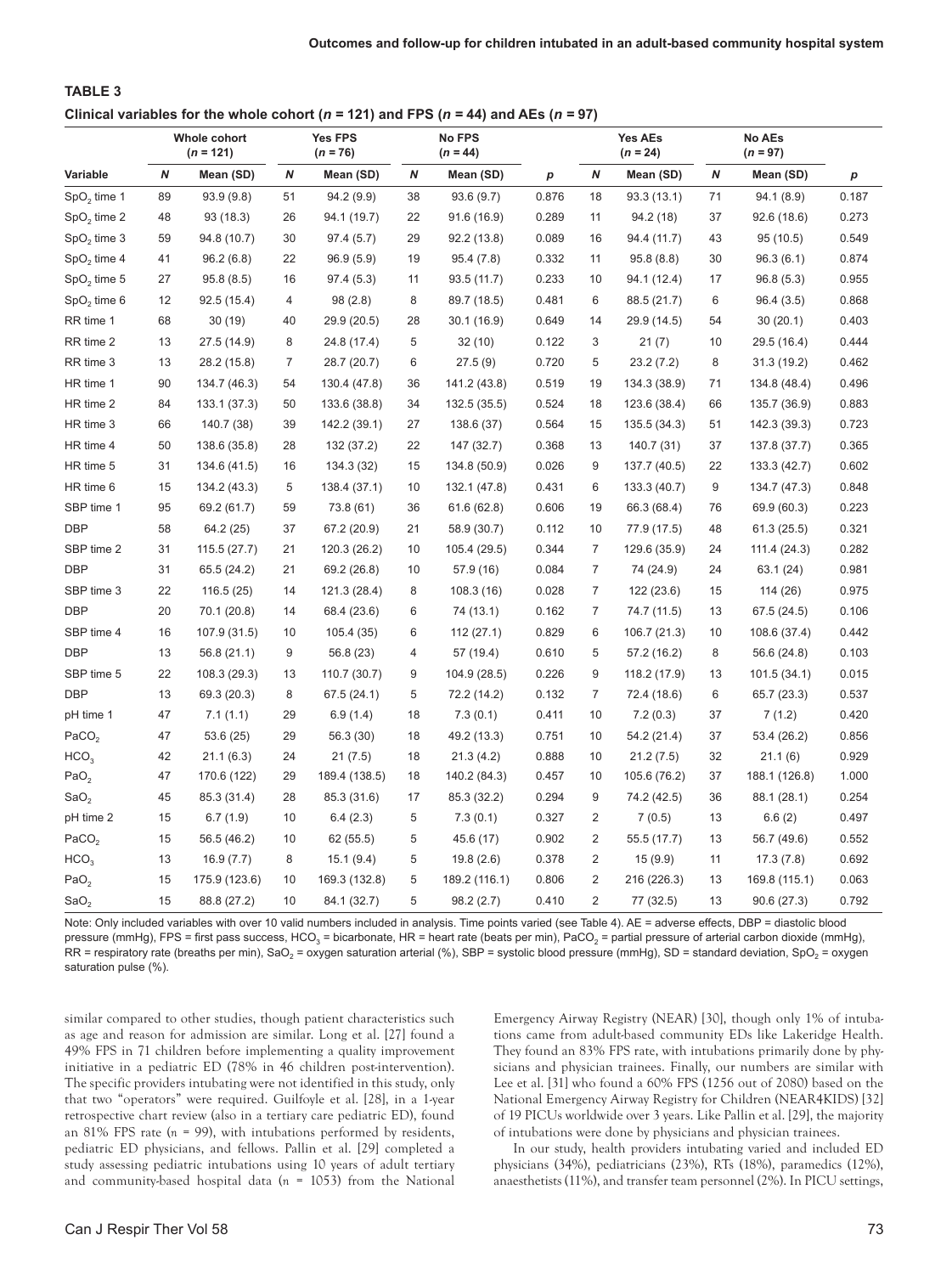#### **Nonoyama et al.**

## **TABLE 4**

#### **Time points clinical variables and blood gases were assessed**

| Valid | <b>Missing</b> | Median (IQR)      | <b>Minimum</b> | <b>Maximum</b> |
|-------|----------------|-------------------|----------------|----------------|
| 98    | 23             | $20(4.8 - 80)$    | 0.00           | 698.00         |
| 90    | 31             | $6(2-15)$         | 0.00           | 1452.00        |
| 72    | 49             | $5(2-16.5)$       | 0.00           | 1447.00        |
| 55    | 66             | $10(3 - 15)$      | 0.00           | 1442.00        |
| 33    | 88             | $12(7.5 - 21)$    | 0.00           | 1437.00        |
| 16    | 105            | 16.5 (11.5-26.5)  | 7.00           | 1430.00        |
| 42    | 79             | 57.5 (30.5-105.3) | 4.00           | 1018.00        |
| 11    | 110            | 103 (82-127)      | 55.00          | 225.00         |
|       |                |                   |                |                |

Note: Clinical variables included: oxygen saturation (pulse), respiratory rate, heart rate, blood pressure, temperature. ABG = arterial blood gas, IQR = interquartile range, SD = standard deviation.

## **FIGURE 2**

#### **Time (days) between SickKids admission and extubation.**



Miller et al. [22] completed a secondary analysis of the NEAR4KIDS database and found the rate of intubations by RTs much lower than our study (109 out of 12,056; 0.9%), with lower FPS compared to other providers (61 vs. 69%, *p* = 0.051), especially critical care or emergency physicians and subspecialists. However, RTs had higher FPS compared to resident physicians (61% vs. 48%, *p* = 0.01) and similar rates compared to nurse practitioners (61% vs. 64%,  $p = 0.56$ ) or hospitalists (61% vs. 57%, *p* = 0.77). We could not find literature reporting pediatric intubation prevalence and FPS rates in adult-based community hospitals, especially with intubators other than physician or physician trainees.

#### **Adverse events**

Our study found the number of AEs due to intubation was 24 out of 121 patients (20%), with 3 (2%) major and 21 (17%) minor. Like FPS, the rates of AEs vary in the literature [8, 33, 34]. Nett et al. [34] conducted a study across 15 PICUs using the NEAR4KIDS registry (physician or physician trainees intubating, *n =* 1720), focussing on intubation related AEs and institutional site level. They found similar results with an overall prevalence of 20% and 7% for minor and major AEs, respectively. However, they found significant variation across the 15 sites from 0% to 44% for minor and 0% to 20% for major AEs. A multivariate analysis showed that only the presence of cardiac surgery increased the odds of having an intubation related AE (no significant impact of admission numbers or number of ICU beds). There are few studies within

institutions outside pediatric centres. Matettore et al. [33] completed a multicentre observational study over 2 years (*n =* 1051), describing ED intubations at "non-specialist" centres, subsequent to admission to pediatric centres. They found 312 (30%) AEs occurred in 239 patients, with 170 being major (16%) and 142 minor (14%). Easley et al. [8] completed a prospective study over 18 months following 250 children requiring intubation in locations prior to admission to a PICU, focussing on AEs. Sixty percent of the intubations occurred outside a tertiary/quaternary pediatric institution, with a mix of providers intubating (like our study). Fifty-four percent of children intubated had an AE with 37% major and 17% minor. In contrast to Matattore et al. [33], institutional site had an impact; intubations occurring outside a tertiary care pediatric institute had a significantly greater odds (65%) of more AEs. Results from prior literature may have varied because definitions of AEs differed, including what qualifies as major/severe or minor/not severe [8, 33, 34]. Even if we included a more extensive list of AE criteria, it is likely we could not identify different characteristics of intubation AEs because of our retrospective design. For example, continuous  $SpO<sub>2</sub>$  or verbal statements like "Can't intubate, Can ventilate" [33] were likely not documented during ED intubations at Lakeridge Health.

## **Transfer to pediatric centre**

Our study found most children transferred to SickKids (96%) were extubated within a short time of admission (median (IQR) 1.2 (0.29– 3.8) days). This is similar to Nishisaki et al. [18], who found that 70% (123/216) of patients transferred from a referring to a tertiary care PICU were extubated within 48 h (median (IQR) 0.63 (0.28–2.5) days). It may be cost and time-efficient [35, 36], with less strain on caregivers [37], to create and implement strategies that avoid transfer and allow pediatric patients to stay at adult-based community hospitals for short durations (24 h), especially for children that can effectively be medically managed there. This can be done in collaboration with pediatric centres, especially with teams that have experience with pediatric airway management [23].

#### **Strengths and limitations**

This study is one of few that describes pediatric intubation practices and clinical outcomes at an adult-based community hospital over a 10-year period. This includes information on a range of professions intubating, including physicians and allied health providers. It also provides descriptions of morbidity and mortality for children transferred to a quaternary pediatric centre. The results should be interpreted considering important limitations. Given this study was a retrospective chart review, the accuracy of the results is not known, and there may be inconsistencies in health provider documentation practices and reporting of missing data. Although one of the study's strengths is its breadth over 10 years, variability in practices and policies may have occurred over time and/or between different sites. We had a limited sample size for strong inferences in our statistical analyses such as profession intubating, medication use, and children transferred to SickKids. This is also true given the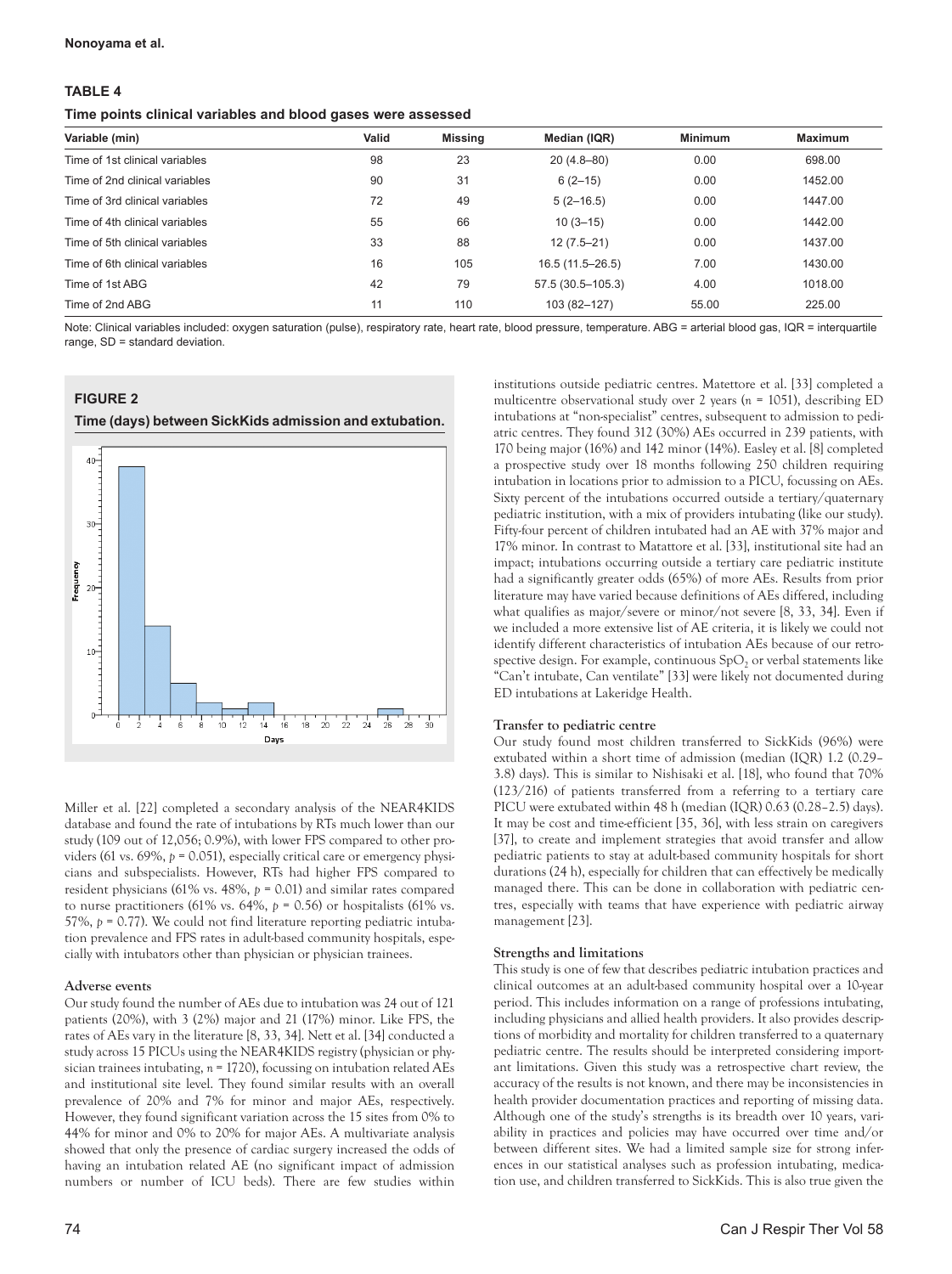numerous analyses comparing different clinical variables. There was a wide range of time points for which clinical variables were assessed. Having set assessment time points may provide consistency, especially with respect to follow-up after intubation. Finally, this study took place at one adult-based community health centre in a regional municipality in Ontario, Canada, and may not be generalizable to other institutions and/or geographical regions.

#### **Future implications**

Our FPS and AE rates likely varied because of various factors: different definitions, practice location (policies), health providers, and patient characteristics. Girrbach et al. [38] conducted a literature review (2007–2017) and included publications using airway registries (pre-hospital, ED, and/or PICU airway management). The studies included in this review identified 11 airway registries, which utilized them to different degrees (0.2%–10.5%) over variable observation periods (18–156 months). In addition, characteristics of the intubations varied, e.g., rapid sequence induction rates between 28% and 100%, FPS rates varied between 69% and 89%, and use of video laryngoscopy from 0% to 73%. Because of this high variability, comparability (including our study) is "only possible to a limited extent" (Girrbach et al. [38], p. 664). Despite the broad range of results, future investigations should utilize airway registries because they include multi-centred data with larger sample sizes. Organizations could then identify similar institutional and patient characteristics within these registries, to help describe the burden of the problem, and plan implementation strategies suited for their practice culture. This includes developing ways to increase exposure through high fidelity simulation [39] and "live" training programs [40], especially in adult-based community hospitals where pediatric intubations are high stakes, low frequency events.

#### **CONCLUSIONS**

Pediatric intubation is a difficult practice that requires specialized training but is rare in an adult-based community hospital system, resulting in limited opportunity for skill maintenance among healthcare providers. Most intubations demonstrated FPS, and there was no significant difference in success between healthcare provider type. Intubations requiring greater than two attempts were rare, and there were relatively few minor and major AEs. This study provides insight on pediatric intubation in the ED of an adult-based community hospital system and will help to inform future strategies for training and education for pediatric airway management, as well as ways to enhance patient outcomes in this type of ED.

#### **DISCLOSURES**

#### **Acknowledgements**

Many thanks to the team at Lakeridge Health who helped on this study, including Niall Hay and Kristie Pratt (Decision and Information Support), and Jane Heath (Respiratory Therapist). We would also like to thank Curtis Black (Ontario Tech University) who helped with extracting data from SickKids.

#### **Contributors**

VK conceptualized the study. MN, VK, EP, and NK. ST (undergraduate student trainee) collected, cleaned, and summarized data. All authors reviewed and revised the manuscript. MN cleaned and analyzed the data, drafted the initial manuscript, and finalized the manuscript. All authors approved of the final manuscript and agreed to be accountable for all aspects of the work.

## **Funding**

This study did not receive any specific grant from funding agencies in the public, commercial, or not-for-profit sectors.

#### **Competing interests**

All authors have completed the ICMJE uniform disclosure form at [www.](http://www.icmje.org/coi_disclosure.pdf) [icmje.org/coi\\_disclosure.pdf](http://www.icmje.org/coi_disclosure.pdf) and declare no financial relationships with any organizations that might have an interest in the submitted work in the previous 3 years and no other relationships or activities that could appear to have influenced the submitted work.

#### **Ethical approval**

This study was approved by the Research Ethics Boards of Lakeridge Health (# 2017-011), Ontario Tech University (#14497), and SickKids (#1000062907). Informed consent was not obtained from participants; ethical requirement of Research Ethics Board approval for informed consent was formally waived because of the retrospective study design.

#### **REFERENCES**

- 1. Centers for Disease Control and Prevention. National hospital ambulatory medical care survey: 2015 emergency department summary tables 2015. Available at: [https://www.cdc.gov/nchs/data/nhamcs/web\\_](https://www.cdc.gov/nchs/data/nhamcs/web_tables/2015_ed_web_tables.pdf) [tables/2015\\_ed\\_web\\_tables.pdf](https://www.cdc.gov/nchs/data/nhamcs/web_tables/2015_ed_web_tables.pdf) [Accessed Nov. 13, 2018].
- 2. Durbin CG, Jr, Bell CT, Shilling AM. Elective intubation. Respir Care 2014;59(6):825–49. doi: 10.4187/respcare.02802.
- 3. Venkatesh V, Ponnusamy V, Anandaraj J, et al. Endotracheal intubation in a neonatal population remains associated with a high risk of adverse events. Eur J Pediatr 2011;170(2):223–7. doi: 10.1007/s00431-010-1290-8.
- 4. Cincotta D, Grindlay J, Pellicano A, et al. Endotracheal intubation in the pediatric emergency department. Paediatr Anaesth 2014;24(12):1204–11. doi: 10.1111/pan.12490.
- 5. Graciano AL, Tamburro R, Thompson AE, Fiadjoe J, Nadkarni VM, Nishisaki A. Incidence and associated factors of difficult tracheal intubations in pediatric ICUs: a report from National Emergency Airway Registry for Children: NEAR4KIDS. Intensive Care Med 2014;40(11):1659–69. doi: 10.1007/s00134-014-3407-4.
- 6. Nishisaki A, Ferry S, Colborn S, et al. Characterization of tracheal intubation process of care and safety outcomes in a tertiary pediatric intensive care unit. Pediatr Crit Care Med 2012;13(1):e5–10. doi: 10.1097/ PCC.0b013e3181fe472d.
- 7. Cook TM, Wolf AR, Henderson AJ. Changes in blood-gas tensions during apnoeic oxygenation in paediatric patients. Br J Anaesth 1998;81(3):338–42. doi: 10.1093/bja/81.3.338.
- 8. Easley RB, Segeleon JE, Haun SE, Tobias JD. Prospective study of airway management of children requiring endotracheal intubation before admission to a pediatric intensive care unit. Crit Care Med 2000;28(6):2058– 63. doi: 10.1097/00003246-200006000-00065.
- 9. Lollgen RMC, Pontin J, Gow M, McCaskill ME. Adverse events and risk factors during emergency intubation in a tertiary paediatric emergency department. Eur J Emerg Med 2018;25(3):209–15. doi: 10.1097/ MEJ.0000000000000439.
- 10. Chen JJ, Susetio L, Chao CC. Oral complications associated with endotracheal general anesthesia. Ma Zui Xue Za Zhi 1990;28(2):163–9.
- 11. Gausche M, Lewis RJ, Stratton SJ, et al. Effect of out-of-hospital pediatric endotracheal intubation on survival and neurological outcome: a controlled clinical trial. JAMA 2000;283(6):783–90. doi: 10.1001/ jama.283.6.783.
- 12. Parker MM, Nuthall G, Brown C, et al. Relationship between adverse tracheal intubation associated events and PICU outcomes. Pediatr Crit Care Med 2017;18(4):310–8. doi: 10.1097/PCC.0000000000001074.
- 13. Sanders RC, Jr, Giuliano JS, Jr, Sullivan JE, et al. Level of trainee and tracheal intubation outcomes. Pediatrics 2013;131(3):e821–8. doi: 10.1542/peds.2012-2127.
- 14. Falck AJ, Escobedo MB, Baillargeon JG, Villard LG, Gunkel JH. Proficiency of pediatric residents in performing neonatal endotracheal intubation. Pediatrics 2003;112(6 Pt 1):1242–7. doi: 10.1542/peds.112.6.1242.
- 15. Leone TA, Rich W, Finer NN. Neonatal intubation: success of pediatric trainees. J Pediatr 2005;146(5):638–41. doi: 10.1016/j.jpeds.2005.01.029.
- 16. O'Donnell CP, Kamlin CO, Davis PG, Morley CJ. Endotracheal intubation attempts during neonatal resuscitation: success rates, duration, and adverse effects. Pediatrics 2006;117(1):e16–21. doi: 10.1542/ peds.2005-0901.
- 17. Sagarin MJ, Chiang V, Sakles JC, et al. Rapid sequence intubation for pediatric emergency airway management. Pediatr Emerg Care 2002;18(6):417–23. doi: 10.1097/00006565-200212000-00004.
- 18. Nishisaki A, Marwaha N, Kasinathan V, et al. Airway management in pediatric patients at referring hospitals compared to a receiving tertiary pediatric ICU. Resuscitation 2011;82(4):386–90. doi: 10.1016/j. resuscitation.2010.11.024.
- 19. Marshall SD, Chrimes N. Time for a breath of fresh air: rethinking training in airway management. Anaesthesia 2016;71(11):1259–64. doi: 10.1111/anae.13665.